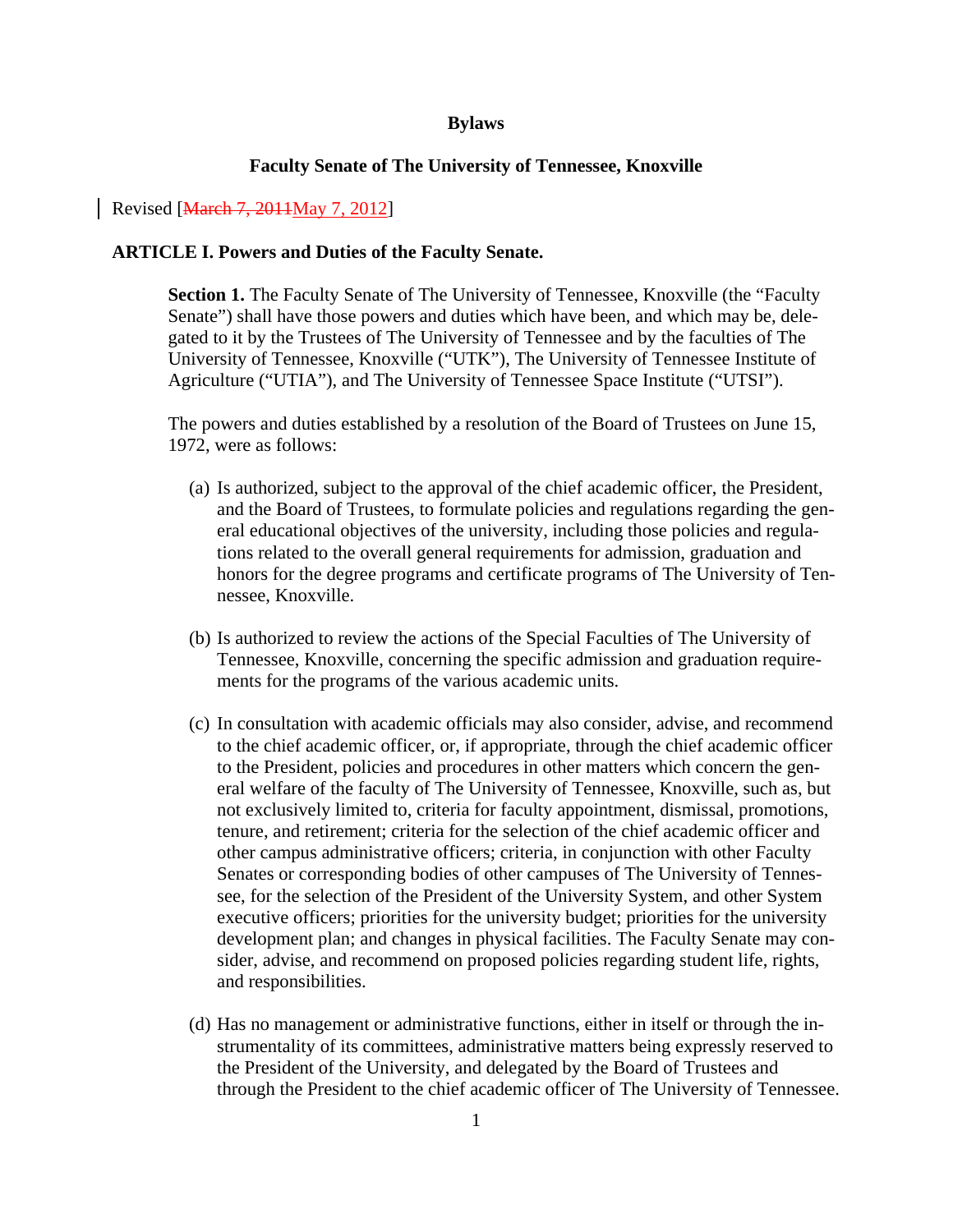**Section 2. Reports.** All actions by the Faculty Senate shall be reported to the faculty by the posting of minutes and necessary supporting documents on the Faculty Senate Website. Any action shall be subject to revision or alteration by the Faculty Senate provided that no rights or acts of third parties shall be affected by such revision or alteration.

**Section 3. Terminology.** The Faculty Senate represents three distinct campuses: UTK, UTIA, and UTSI. Hereinafter, these are referred to collectively as the "campuses." Unless otherwise specified below, the title of chief academic officer refers to the chief academic officers of the campuses, as the same may exist from time to time.

## **ARTICLE II. Faculty Senate Organization.**

**Section 1. Members: Number, Classification, Terms of Office, Duties, and Apportionment.** The voting membership of the Faculty Senate is divided into three classes: administrative members, elected faculty members, and alternates. Each officer of the Faculty Senate (i.e., the President-Elect, President, Immediate Past President, Secretary, Parliamentarian, and Information Officer) is considered a non-voting member at large if he or she is not serving as an elected faculty member during his or her term of office and shall not be counted against the apportionment assigned to his or her respective college, unit, or division during his or her term of office.

- A. Administrative Members. The administrative members, who shall be voting members of the Faculty Senate, shall be the chief officers for academic affairs, finance and administration, and student affairs. Five additional members will be appointed by the chief academic officer of the Knoxville campus from among the Deans and Directors of the academic units. These appointments are subject to approval by the Council of Deans. The term of office for each of the five is three years and begins August 1 of the year in which the member is elected. The five elected members shall be divided into three classes, and their terms shall be staggered such that no more than two are appointed in any year. An administrative member shall be ineligible for reappointment for one year after serving his or her full three-year term, or any partial term of more than one year.
- B. Elected Faculty Members: Criteria, Election, Term of Office, and Duties. Elected faculty members shall be chosen from those members of the faculty meeting the following criteria at the time of the election: (1) the holding of full-time or continuing part-time appointment with the rank, or equivalent rank, of assistant professor or higher; and (2) the performance of academic duties totaling at least halftime teaching, research, service, or departmental administration. The term of office for each elected faculty member is three years (except as set forth below in paragraph E of this Section 1) and begins August 1 of the year in which the member is elected. The members elected by each college, unit, or division (as provided for in Section 2 of this Article II) shall be divided into three classes, each class consisting of approximately one-third of the elected representatives of each college, unit, or division. After completion of a full three-year term or any partial term of more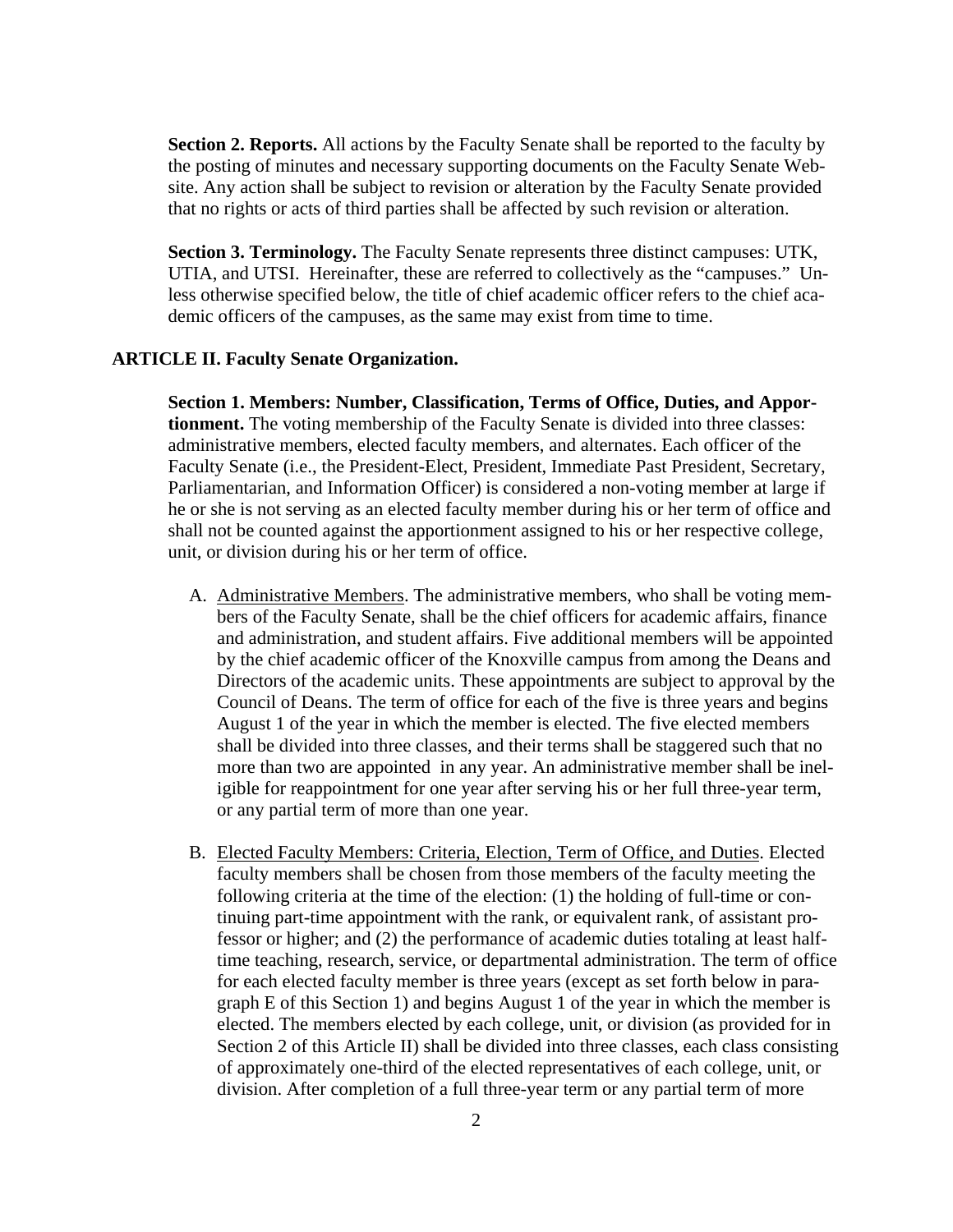than one year, an elected faculty member shall be eligible for a second three-year term. A senator who has served two consecutive terms is eligible for nomination only after being off the Faculty Senate for a full three years.

- C. Alternates. Each alternate is elected or appointed to serve on behalf of an elected faculty member at individual Faculty Senate meetings as a representative of the college, unit, or division electing that faculty member. An alternate must be eligible to serve as an elected faculty member at the time he or she is elected or appointed to serve.
- D. Duties of a Faculty Senator. Each voting member of the Faculty Senate shall:
	- 1. Represent the constituency and the broader interests of the faculty;
	- 2. Attend and participate in Faculty Senate meetings on a regular basis;
	- 3. Participate actively in the appropriate caucus;
	- 4. Communicate and interact regularly with constituents;
	- 5. Maintain active membership on at least one Faculty Senate standing committee;
	- 6. Serve on other committees and task forces as needed; and
	- 7. Participate in Faculty Senate retreats, training, and information sessions.
- E. Apportionment. Elective faculty seats shall be apportioned in January of each year among the respective colleges, units, and divisions by the clerical secretary of the Faculty Senate under the supervision of its President on the following basis: All part-time full-year faculty appointments and continuing part-time faculty at the assistant professor level or above of at least 20% FTE shall be combined into fulltime equivalents to be added to the full-time eligible faculty in determining the basis for representation of each college, unit, or division in the Faculty Senate. The following table will be used for determining the number of elected faculty representatives based on the number of FTEs:

| <b>Faculty FTE</b> | <b>Total Senators</b> |
|--------------------|-----------------------|
| 1-10 FTE           |                       |
| 11-25 FTE          | 2                     |
| 26-45 FTE          | 3                     |
| 46-65 FTE          |                       |
| Etc.               |                       |

Also, one elected faculty member shall represent the UT Extension at the UTIA. Other than the UT Extension, the colleges, units, and divisions represented on the Faculty Senate include: Agricultural Sciences and Natural Resources (Resident Instruction and Experiment Station); Architecture and Design; Arts and Sciences (divided into three divisional caucuses representing the social sciences, natural sciences, and humanities); Business Administration; Communications and Information Sciences; Education, Health and Human Sciences; Engineering; Law; Libraries; Nursing; ROTC; Social Work; UTSI; and Veterinary Medicine. The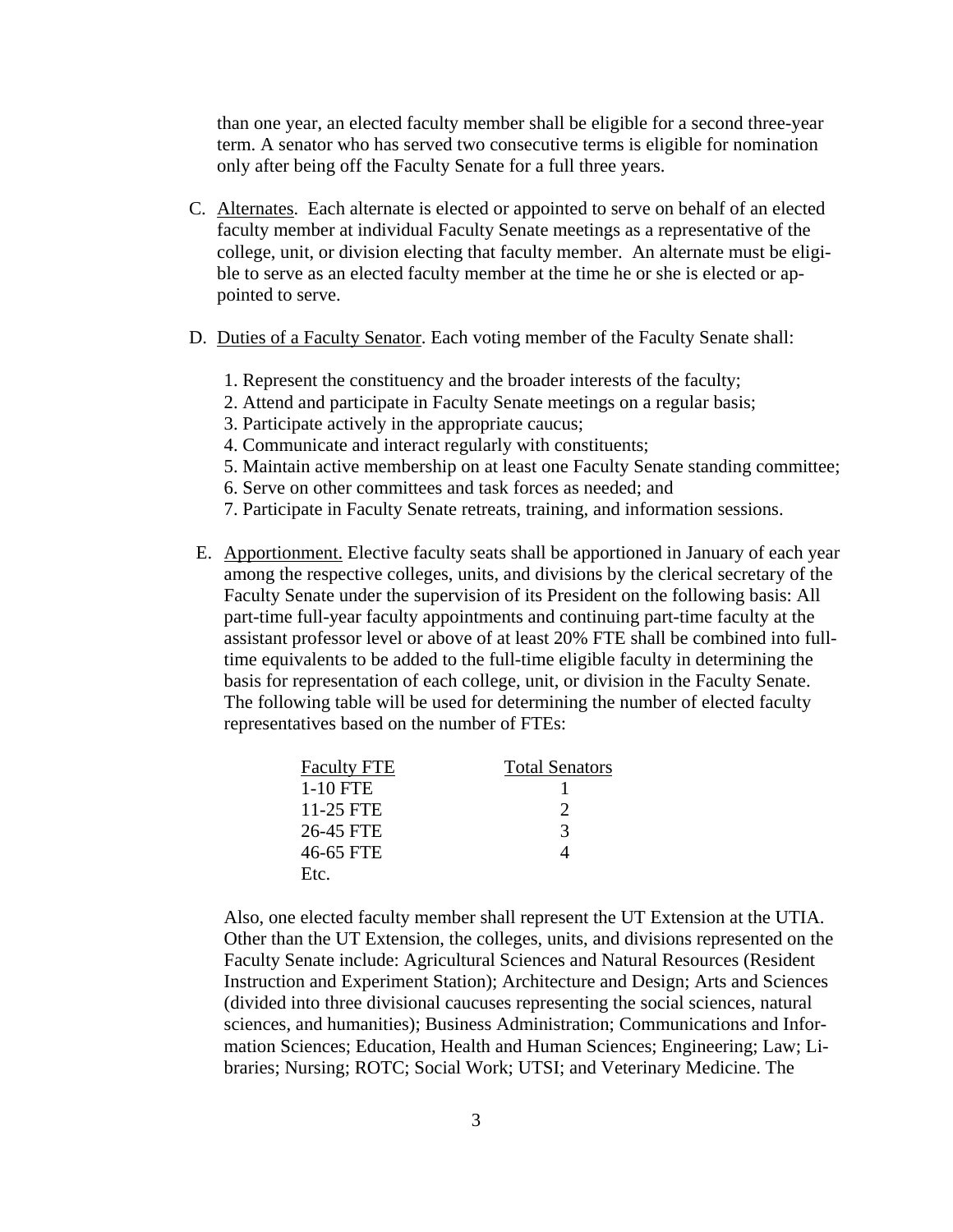elected members and alternates from each of these colleges, units, or divisions constitute a caucus.

In case of an increase in the number of elected faculty member representatives authorized for any caucus, the new elective seats shall be apportioned over the three classes of members in a manner that distributes the members as equally as possible across the classes. Elected faculty members may be elected to one-year, two-year, or three-year terms in order to achieve this approximate distributive equality.

In case of a decrease in the number of elected faculty member representatives authorized for any caucus, the decrease in representation shall be made at the next expiration of the term of an elected member.

**Section 2. Election of Senators.** The full-time or continuing part-time faculty of each college, unit, or division of UTK and UTIA and the faculty of UTSI with the rank, or equivalent rank, of assistant professor or higher shall elect its representatives to the Faculty Senate by April 1 each year as set forth in this Section 2.

- A. Nominations. The President-Elect of the Faculty Senate administers all elections with assistance from the clerical secretary of the Faculty Senate and the Office of Institutional Research and Assessment. Each January, the clerical secretary of the Faculty Senate shall notify the Faculty Senate President-Elect of the number of positions to be filled in the forthcoming election based on information received by him or her from the Office of Institutional Research and Assessment. The elected faculty members from each caucus shall serve as a nominations subcommittee of the Faculty Senate Committee on Nominations and Appointments for the respective college, unit, or division represented by the caucus. The caucus members shall call for and receive nominations from faculty in their respective colleges, units, or divisions. The members of each caucus shall meet to select from nominees the appropriate number of candidates to stand for election in their college, unit, or division. There shall be at least two candidates listed on the ballot for each seat to be filled through the annual election, absent extraordinary circumstances. Nominations will be submitted by February 15. The Committee on Nominations and Appointments shall collect the names of all nominees to be included on the ballot, together with a brief biography or statement for each, and shall set the time and procedures for voting. All elections shall be conducted by secret ballot. The votes shall be taken and counted electronically or, in the absence of electronic voting, shall be taken in the caucus and reported to the President-Elect by the caucus chair. All elections shall be completed before April 1 each year.
- B. Vacancies and Proxies. The chief academic officer shall select a successor to fill the unexpired term of any administrative member leaving a vacancy as a result of his or her ineligibility or unavailability to serve. In case of any vacancy in the Faculty Senate through death, resignation, or promotion (including promotion of a member to a position which would make the person eligible to be an administrative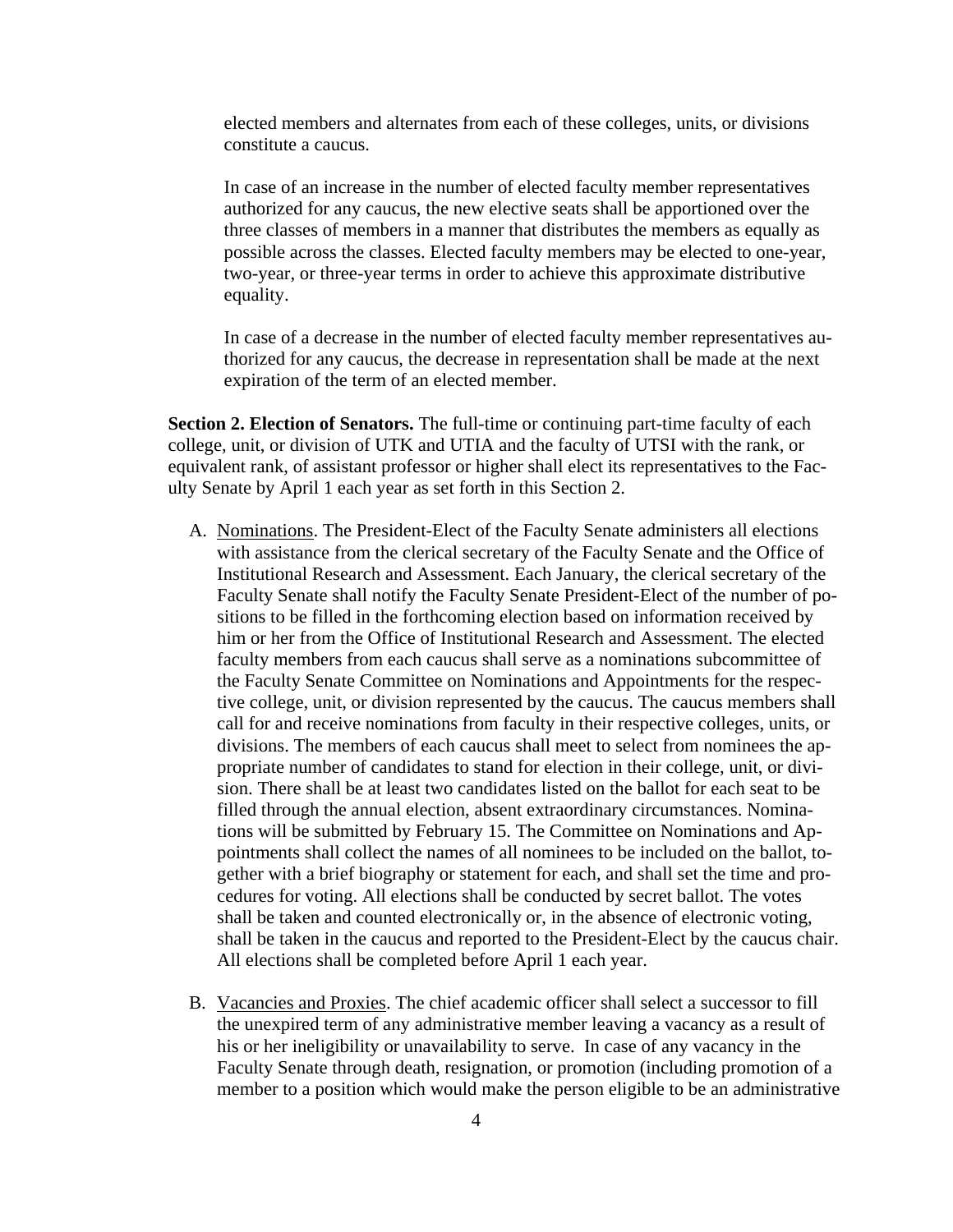member) of an elected faculty member, or where an elected faculty member ceases to be a member of the faculty electing him or her or is absent on leave for more than one semester or is ineligible to serve for other reasons, the faculty of the college, unit, or division thus losing its elected representative shall select a successor to fill the unexpired term.

A proxy may be appointed by an elected faculty member, with the consent of the Faculty Senate President, during the faculty member's one-semester leave or when a conflict prevents the faculty member from attending Faculty Senate meetings for an entire semester or for one or more individual meetings during a term. The proxy shall have all the privileges and powers of the absentee elected faculty member.

**Section 3. Meetings.** The Faculty Senate shall ordinarily meet on the third Monday in September, October, and November during the fall semester and on the first Monday in February, March, April, and May during the spring semester. The President-Elect shall review the calendar one year in advance and adjust meeting dates to avoid religious holidays and otherwise as necessary. The proposed schedule for the following academic year shall be presented at the October meeting of the Faculty Senate each year and be published as appropriate. The President shall have the authority to schedule the meetings on other dates, if timely notice is given to members of the Faculty Senate. In addition, the Faculty Senate shall meet at the call of the Faculty Senate President, or in the President's absence, the Faculty Senate President-Elect, as requested in a petition signed by onequarter of the members of the Faculty Senate. During the spring semester, the third Monday in January shall be reserved for a meeting, to be used if deemed necessary by the Faculty Senate President or Executive Council. Meetings of the Faculty Senate shall be conducted according to *Robert's Rules of Order Newly Revised*, unless otherwise provided for in these Bylaws. Administrative, faculty, staff, and student observers may speak, if recognized by the presiding officer. A voting member of the Faculty Senate wishing to place an item on the agenda of the Faculty Senate shall submit it to the President of the Faculty Senate, in the form of a written motion to be debated, before the meeting of the Faculty Senate Executive Council immediately preceding a regular meeting of the Faculty Senate. Such an action does not preclude any voting member of the Faculty Senate from offering a motion from the floor.

**Section 4. Quorum.** A majority of the voting members of the Faculty Senate shall constitute a quorum for the transaction of business. The affirmative vote of the majority of those voting members present shall be necessary for the passage of any resolution or motion, unless otherwise stated in these Bylaws. Once a quorum is achieved at a meeting of the Faculty Senate, it cannot be lost before the meeting is adjourned.

**Section 5. Voting.** Voting in the Faculty Senate will be by voice or show of hands unless, in particular instances, the majority of voting members present desires a secret ballot. All elections shall be conducted by secret ballot.

**Section 6. Advance Distribution of Committee Reports.** Committee chairpersons shall submit minutes, reports, or other materials containing items requiring Faculty Senate de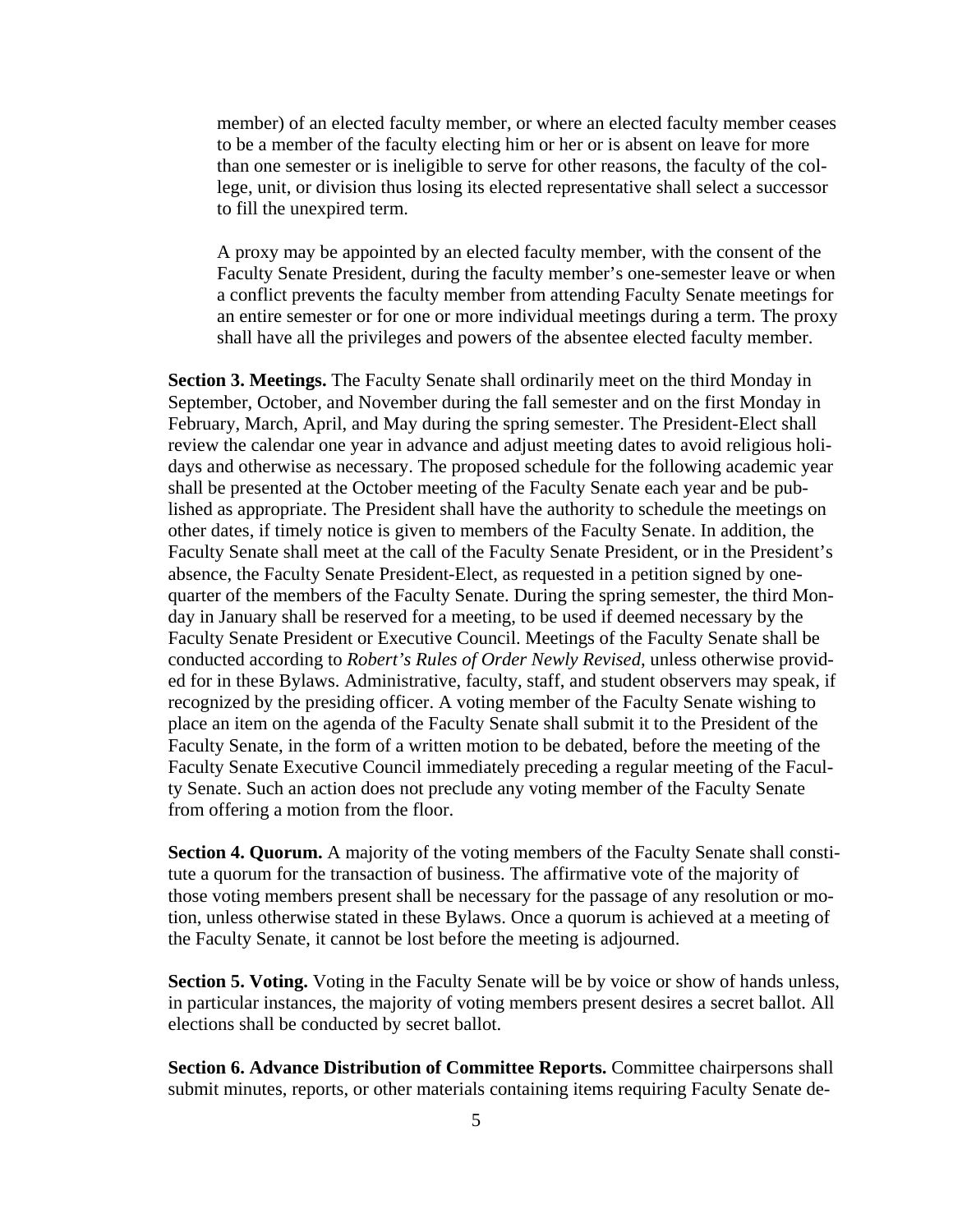liberation or action (other than receiving of reports) to the Faculty Senate President or Secretary at least ten days in advance of the Faculty Senate meeting at which the item is to be considered. The Faculty Senate President or Secretary must make minutes, reports, or other materials available to members of the Faculty Senate at least five days in advance of the meeting at which they will be considered. If the minutes, reports, or materials are not delivered in accordance with this schedule, consideration of any issue arising from them at the meeting will require approval by a show of hands of two-thirds of the voting members present and voting.

**Section 7. Order of Business.** At the meetings of the Faculty Senate the order of business shall be as follows:

- (A) Call to order
- (B) Announcements, including reports by the Faculty Senate President, Chancellor, and Provost
- (C) Approval of previously distributed minutes of the last meeting.
- (D) Unfinished business.
- (E) Report of Special Committees.
- (F) Report of Standing Committees.
- (G) New business.
- (H) Adjournment.

**Section 8. College, Unit, or Division Caucuses.** Each college, unit, or division electing faculty members to serve on the Faculty Senate will have a caucus comprising all elected faculty member and alternates from the college, unit, or division. Members of each caucus elect a convening caucus chair for the coming year by August 1 each year. The caucus is responsible for timely communications with the faculty in the college, unit, or division and will be provided with LISTSERVs for their units by the office of the Faculty Senate President. The caucus may call meetings of the faculty of the college, unit, or division as needed. The caucus will be assisted by the dean's office, for caucuses representing colleges and divisions of a college, who will function as a *de facto* administrative secretary for the caucus, with responsibilities including calling meetings, taking and distributing minutes, etc. As noted in Section 2.A. of this Article II, each caucus is responsible for making nominations to the Faculty Senate after an appropriate call for nominations. The caucus is expected to provide nominees, when requested, to the Faculty Senate President for Faculty Senate and other committees, task forces, and councils.

**Section 9. Election of Councils and Committees.** At its regular September meeting, the Faculty Senate shall ratify the members of all Faculty Senate councils and committees except the Executive Council, the Committee on Nominations and Appointments, the Graduate Council, the Undergraduate Council, or as otherwise specified. The Committee on Nominations and Appointments shall recommend council and committee members and chairpersons, as specified below under Article III, Section 1.

**Section 10. Election of Officers.** In the spring semester of each year, the Faculty Senate shall elect a President-Elect. Each nominee shall be given the opportunity to make a brief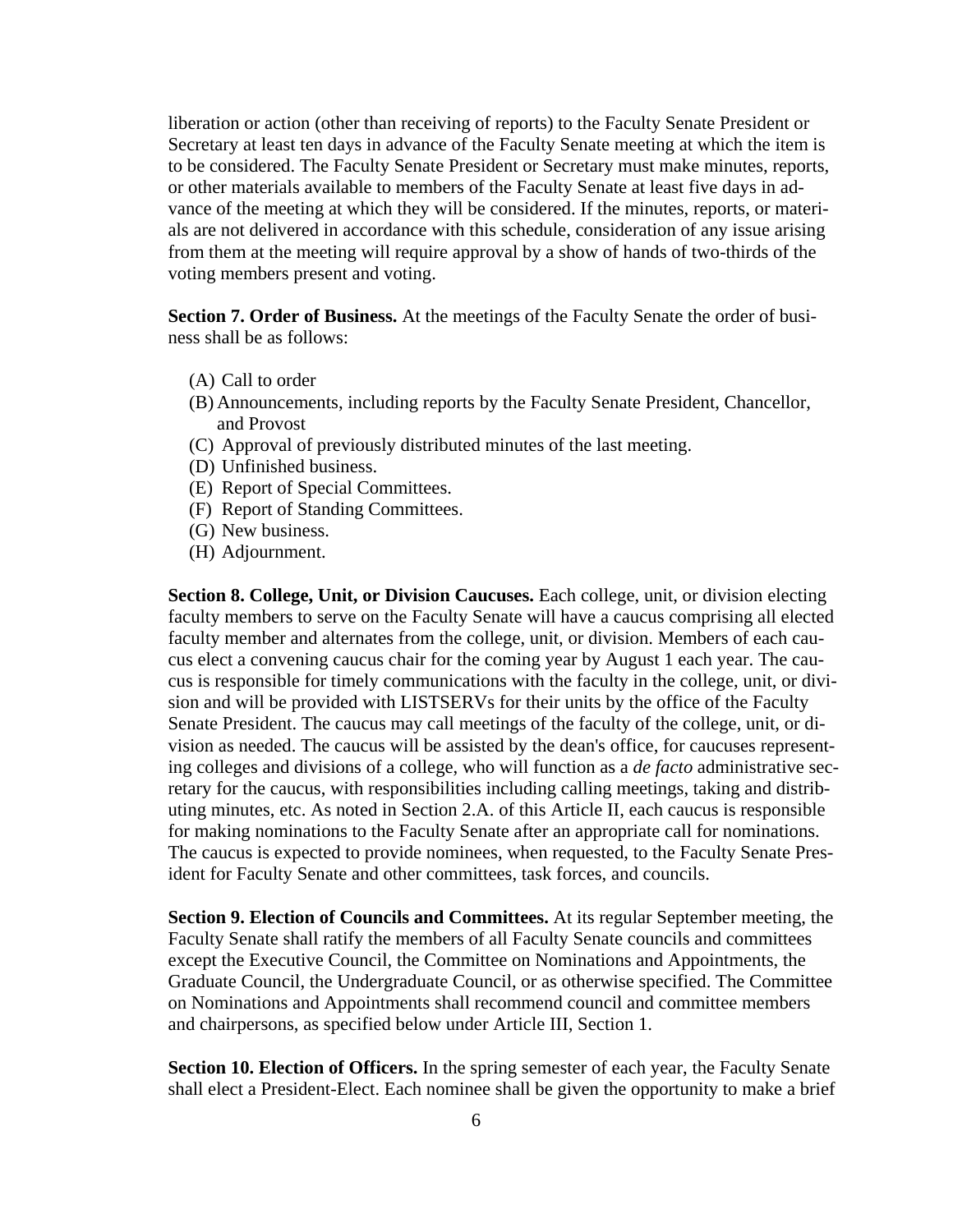statement relevant to his or her candidacy and respond to questions at the regular meeting of the Faculty Senate in March of each year and shall provide voting members of the Faculty Senate with a written statement regarding his or her relevant experiences and proposed contributions as Faculty Senate President in advance of that meeting. Election shall be by a majority vote of all members of the Faculty Senate taken by a printed mail ballot before the third meeting of the spring semester. One nomination for Faculty Senate Secretary and Faculty Senate Information Officer shall be made by the Executive Council subject to the approval of the Faculty Senate membership.

The President-Elect shall be chosen for a one-year term from among those members of the faculty meeting the following criteria at the time of election: (1) the holding of fulltime appointment with the rank, or equivalent rank, of assistant professor or higher; (2) the performance of academic duties totaling at least half-time teaching, research, service, or departmental administration; and (3) prior service on the Faculty Senate (as an administrative member, an elected faculty member, a committee or council member, or otherwise) within the last five years. In the event of death or resignation of the President-Elect or early assumption of the President's office, the Committee on Nominations and Appointments shall present to the next meeting of the Faculty Senate a new slate of at least two nominees for another election for President-Elect. Voting members of the Faculty Senate may write in additional nominees. Election shall be by a majority vote of all members of the Faculty Senate taken by a printed mail ballot before the next meeting of the Senate. The current President shall remain in office until a successor is elected.

The term of office for President-Elect, President, Immediate Past President, Secretary, and Information Officer shall be for one year to begin on July 1. The President-Elect becomes the President the following year, and the President becomes the Immediate Past President the following year.

#### **ARTICLE III. Councils and Committees.**

**Section 1. General Aspects of Councils and Committees.** Except as otherwise set forth in these Bylaws, the Faculty Senate President shall constitute the councils and committees based on the expressed interest and expertise of Faculty Senate members and the requirements set forth in these Bylaws. The Faculty Senate President also shall select and secure council and committee chairpersons, except as otherwise set forth in these Bylaws. Whenever possible, chairpersons of councils and committees shall be elected faculty members. Except as otherwise set forth in these Bylaws, council and committee members and chairpersons shall be appointed to serve a term of one year, with the expectation that chairpersons will continue to serve for at least one additional year, if requested to do so by the Faculty Senate President. As stated in Section 9 of Article II of these Bylaws, voting members of the Faculty Senate shall ratify council and committee memberships for a given academic year at the September meeting of the Faculty Senate each year.

Council and committee members and chairpersons shall be recommended by the Committee on Nominations and Appointments and also identified in consultation with current committee chairpersons. To further communication and collaboration throughout the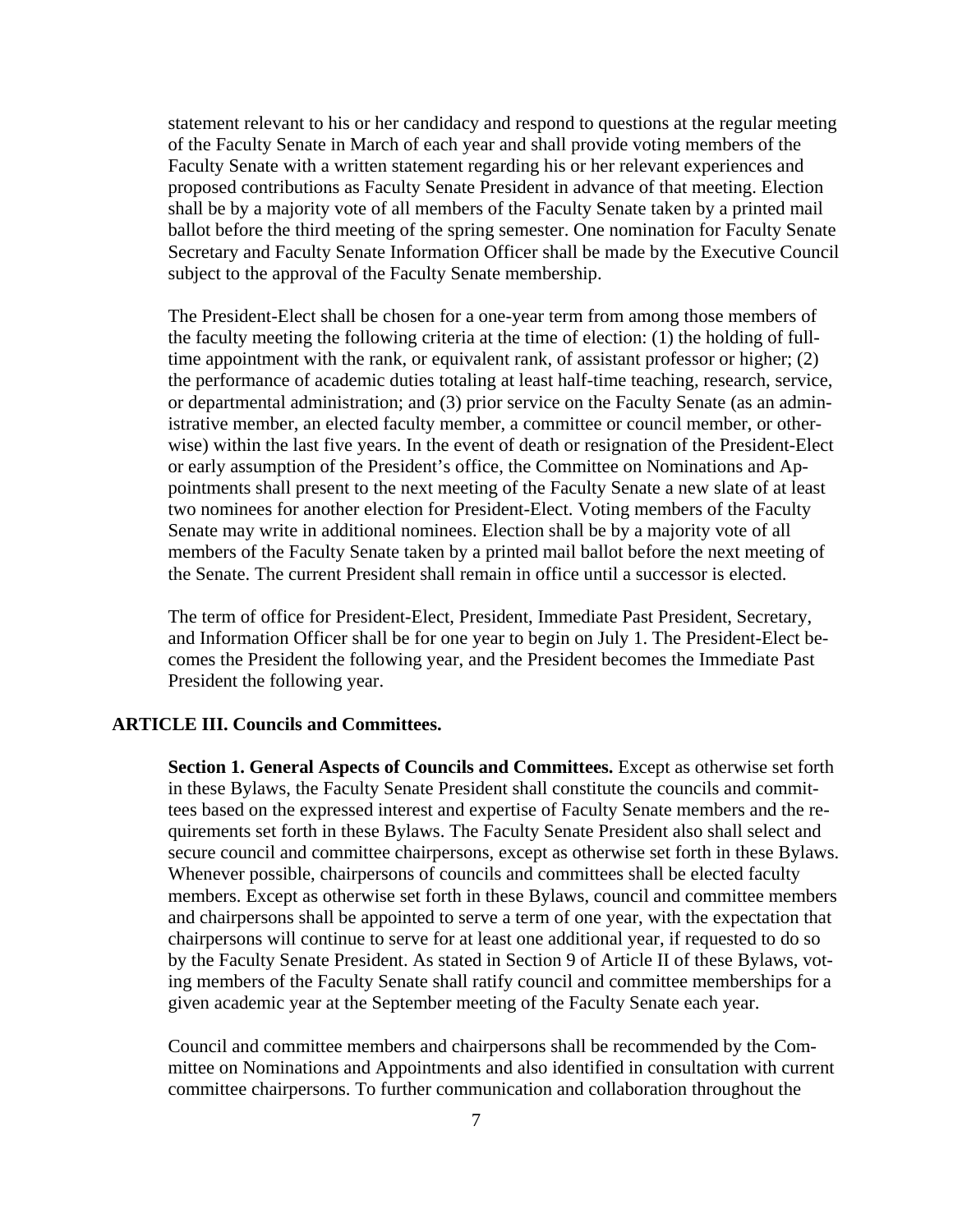campuses, the chairperson of each council or committee has the discretion to recommend members who may or may not be elected faculty members. Except as noted below, Faculty Senate councils and committees shall have at least 25% new members each year, with at least 30% of council or committee members continuing service from the prior year. The President of the Faculty Senate is an ex-officio member of all standing councils and committees. Unless otherwise specified below, ex-officio members of councils or committees shall be non-voting members.

Prior to or at the beginning of each academic year, the chairperson of each council or committee (other than the Executive Council, the Committee on Nominations and Appointments, the Graduate Council, and the Undergraduate Council) will meet or otherwise communicate with the President to share council or committee goals for the upcoming year, review the bylaws concerning the responsibilities of that council or committee, and discuss other information relevant to that council or committee.

**Section 2. Standing Councils and Committees.** The standing councils and committees of the Faculty Senate are listed and described below.

A. Executive Council. Membership shall consist of the chairpersons of the standing councils and committees of the Faculty Senate; the officers of the Faculty Senate; the elected faculty representative to the University Faculty Council; and up to two at-large faculty members. Ex-officio members shall include the chief academic officer and the chief officer in charge of finance and administration. The Faculty Senate President is the chairperson of the Executive Council.

The Executive Council shall represent the Faculty Senate as needed in meetings with the administration and other groups, shall handle necessary business on an emergency and interim basis between Faculty Senate meetings (including matters that may arise after the last scheduled Faculty Senate meeting in the spring and before the first scheduled Faculty Senate meeting in the fall, during which time a quorum will be seven members of the Executive Council including the Faculty Senate President), shall recommend and review assignments to other councils and committees, and shall establish *ad hoc* councils and committees on behalf of itself or as directed by the Faculty Senate.

The Executive Council shall concern itself with the formulation and review of the long-range and short-range educational policies of the campuses as represented by the monetary allocations made in the budget.

The Executive Council shall not concern itself with individual salaries or college or departmental allocations, except as they may relate to the educational policies of the campuses.

When campus or system administrative appointments are to be filled and where it is appropriate for faculty to be of assistance in the recruitment and screening of candidates, the Executive Council shall assist the Faculty Senate President in the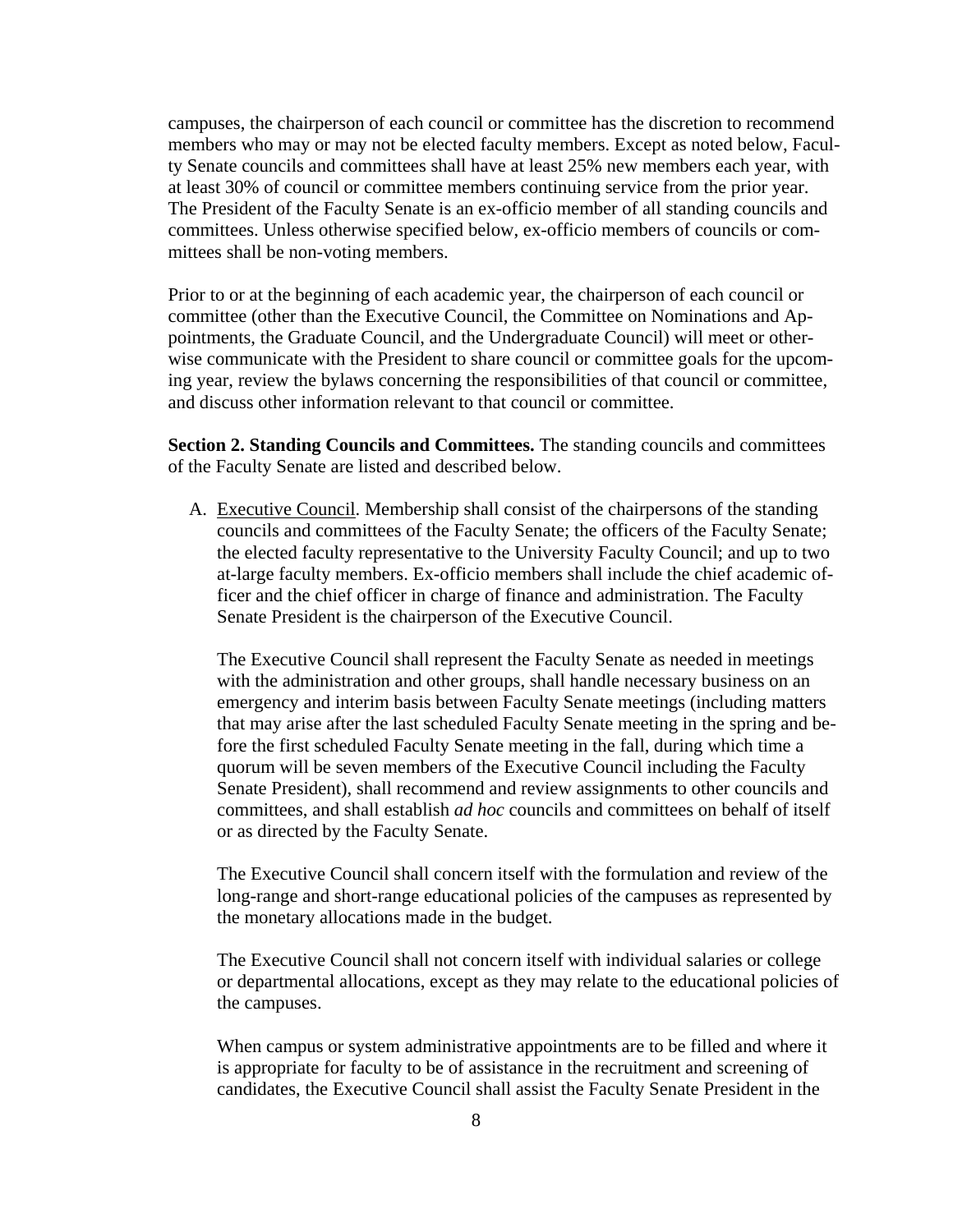selection of the faculty members to serve on screening committees and lend its counsel to the development of procedures for recruitment and screening of such candidates.

The Executive Council shall annually review these Bylaws and make appropriate recommendations to the Faculty Senate for amendments. It shall also review any revisions suggested by members or other councils or committees of the Faculty Senate. (This latter duty shall in no way prevent members or other councils or committees from bringing amendments directly to the Faculty Senate for consideration.) It is the responsibility of the President-Elect to make sure that revisions to the Bylaws are accurately updated on the Faculty Senate website.

B. Appeals Committee. Membership shall consist of at least 18 tenured faculty members appointed to staggered three-year terms. At least one member of the committee must have legal expertise. This committee shall have no ex-officio members, and no member shall be an administrator at or above the level of department head.

The function of the Appeals Committee is to gather evidence and make recommendations to the chief academic officer (or to other members of the campus administration, as described in the *Faculty Handbook*) for the disposition of cases within its jurisdiction. The Appeals Committee fulfills this function through the processes specified in the *Faculty Handbook*. The jurisdiction of the Appeals Committee includes complaints regarding violations of due process and fairness in tenure or promotion decisions, annual and cumulative performance reviews, and violations of provisions contained in the *Faculty Handbook*, the *Manual for Faculty Evaluation*, and collegiate and departmental bylaws. The Appeals Committee also engages in other activities relating to faculty grievances, disputes, performance, and employment as set forth in the *Faculty Handbook*.

C. Athletics Committee. Membership shall consist of 12 faculty members appointed to two-year staggered terms. Ex-officio members shall include the chief campus administrative officer charged with academic affairs (or his or her designee), the Vice Chancellor and Director of Athletics (or his or her designee), the Director of Women's Athletics, the faculty chairperson of the UT Athletics Board, the Director of Student Recreation, two student athletes appointed by the Athletics Department, and two students elected by the Student Senate. The Committee will also include the following non-voting ex-officio members: the Director of the Thornton Advising Center, the Associate Director of Women's Athletics Compliance, and the Associate **Athletic Director of Men's Athletiesfor Compliance.** 

This committee shall concern itself with academic aspects of intercollegiate athletics as well as the intramural athletics program. It may also concern itself with any other athletics matters that the committee deems appropriate and that lie within the purview of the Faculty Senate.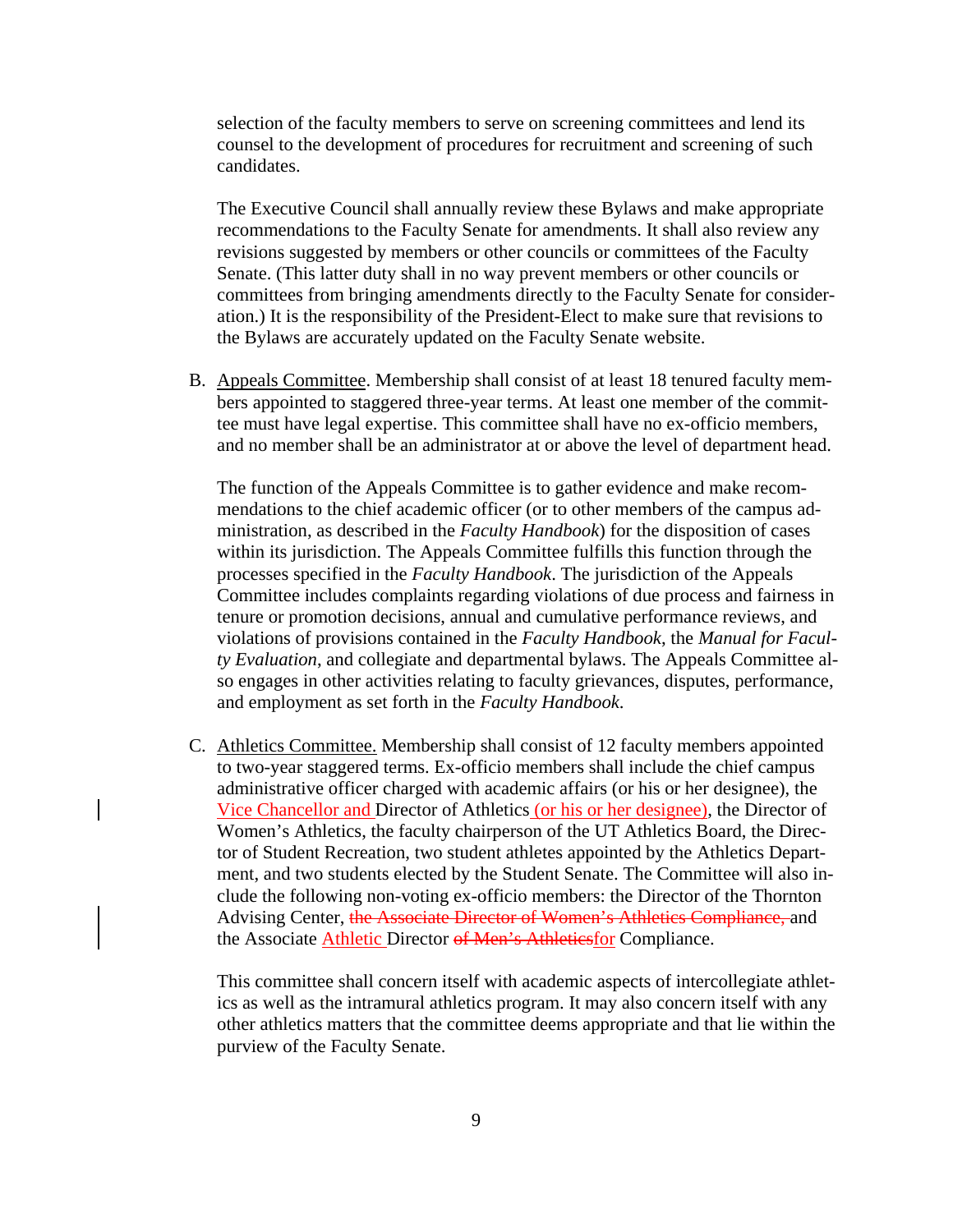D. Benefits and Professional Development Committee. Membership shall consist of 10 faculty members, and the chairperson of the Benefits and Professional Development Committee shall invite appropriate campus administrators to attend meetings as needed.

The responsibilities of the Benefits and Professional Development Committee shall include: (1) suggesting administrative actions that would permit and encourage professional development and monitoring and evaluating the resulting actions and programs; (2) initiating activities to facilitate the development of faculty members as professionals and monitoring and evaluating these activities and resulting programs; (3) developing a policy of professional leave (sabbatical leave) and monitoring the resulting program; (4) enhancing and expanding international teaching and research opportunities for faculty and strengthening opportunities for participation of scholars and artists from outside the U.S.; (5) examining, clarifying, and making recommendations to the Faculty Senate on issues and concern on retirement, leave, faculty welfare, insurance, and fringe benefits; (6) cooperating with task forces, councils, and committees addressing similar concerns on other higher education campuses in Tennessee; and (7) receiving representation from and providing representation to any other Faculty Senate, campus, or university task force, council, or committee addressing issues directly related to faculty and staff development or benefits. When appropriate, the Benefits and Professional Development Committee will cooperate with other Faculty Senate committees on base salary and other issues that are related to faculty benefits.

E. Budget and Planning Committee. Membership shall consist of at least 10 faculty members. Ex-officio members shall include the chief financial officer for the campus.

The duties of the Budget and Planning Committee are: (1) to provide for campuswide faculty input into the campus budgeting processes; (2) to work with the University/System Relations Committee to monitor The University of Tennessee system budget; (3) to encourage the use of faculty expertise in budget matters; and (4) to inform the faculty, through the Faculty Senate, concerning budget matters. Both long-range and short-term aspects of its role will receive the committee's attention, including budget priorities, THEC formulas, and planning for projects of The University of Tennessee or other entities that may eventually result in changes to campus facilities.

The primary concerns of the Budget and Planning Committee are policy and communication. The Budget and Planning Committee is not expected to become involved with, nor engaged in, comprehensive investigations necessary as a basis for budget decisions.

F. Committee on Nominations and Appointments. Membership shall consist of the chairs of each college, unit, or division caucus and the Faculty Senate President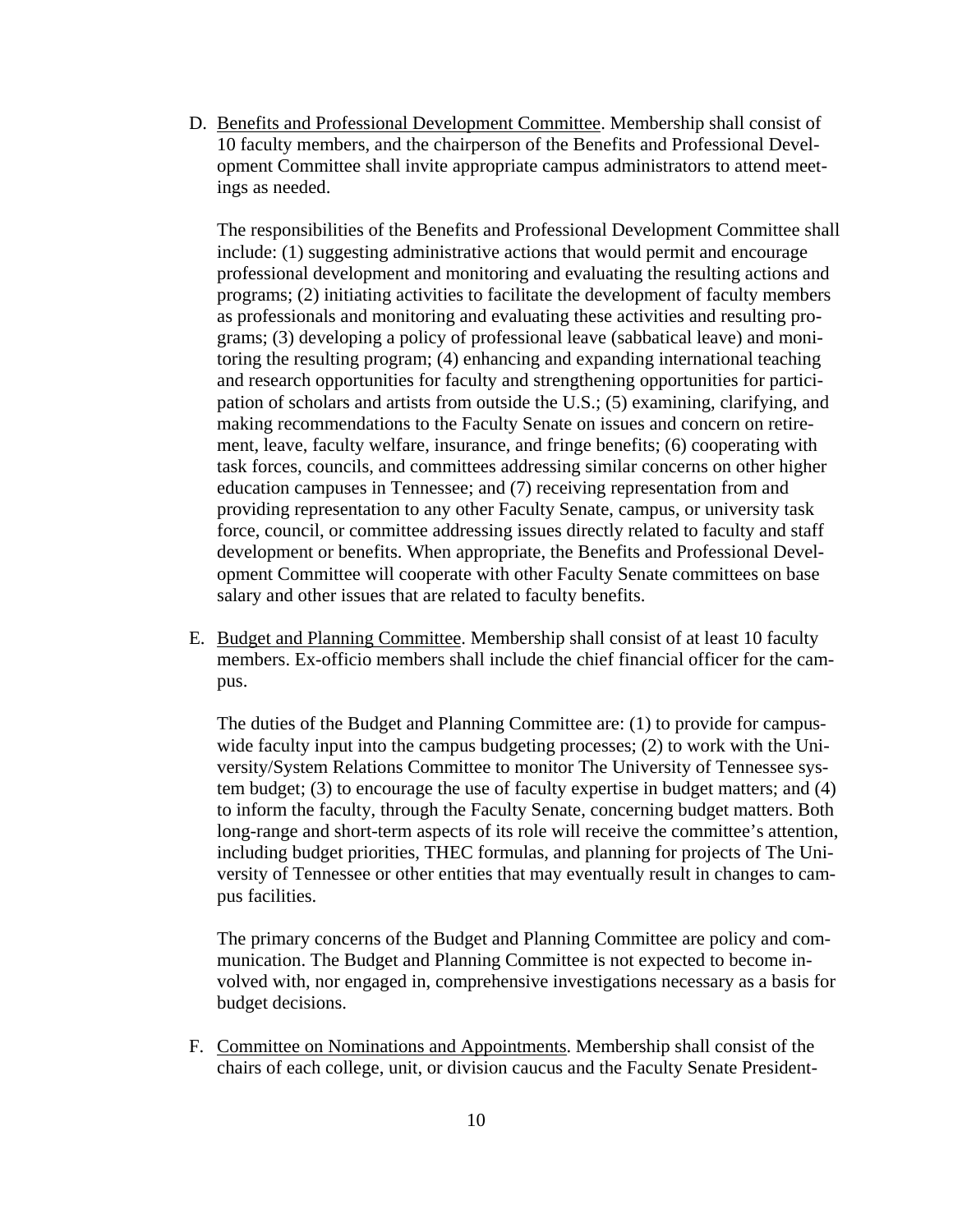Elect. The Faculty Senate President-Elect shall be the chairperson of the Committee on Nominations and Appointments.

It shall be the duty of the Committee on Nominations and Appointments to recommend faculty members and chairpersons of all standing and special councils and committees of the Faculty Senate, except that the chairpersons of the Executive Council, this Committee on Nominations and Appointments, the Undergraduate Council, and the Graduate Council shall be nominated as set forth in paragraph A, this paragraph F, paragraph H, and paragraph L of this Section 2, respectively. The Faculty Senate President shall retain responsibility for all nominations of faculty to administrative committees and other bodies. The Committee on Nominations and Appointments shall render a report to the Faculty Senate at its regular May meeting of each year and at other times as may be required.

This Committee on Nominations and Appointments shall also recruit two nominees for Faculty Senate President-Elect every year and two nominees for the campus representative to the University Faculty Council in the spring semester of every third year.

G. Faculty Affairs Committee. Membership shall consist of nine faculty members, none of whom shall be an administrator at or above the level of department head.

The Faculty Affairs Committee shall concern itself with the adoption and amendment of faculty governance policies and rules, including the development and refinement of criteria and procedures for faculty appointment, promotion, retention, evaluation, the granting of tenure, retirement, and discharge for cause. The Faculty Affairs Committee is responsible for reviewing proposed revisions and recommending changes to the *Faculty Handbook* in accordance with the amendments procedures set forth in the *Faculty Handbook*, and for reviewing proposed revisions and recommending changes to the *Manual for Faculty Evaluation* in accordance with the amendments procedures set forth in the *Manual for Faculty Evaluation*. The activities of the Faculty Affairs Committee shall be conducted at all times in a manner consistent with the Trustees' Policies Governing Academic Freedom, Responsibility, and Tenure, as the same may be amended from time to time, and shall be guided by faculty governance best practices in higher education, including especially those identified and promoted by the American Association of University Professors.

H. Graduate Council. Membership shall consist of faculty representatives chosen for three-year terms from the schools and colleges of the university engaged in graduate work and two graduate students appointed by the Graduate Student Senate. Members shall be chosen in the spring term for terms to commence at the start of the next fall term.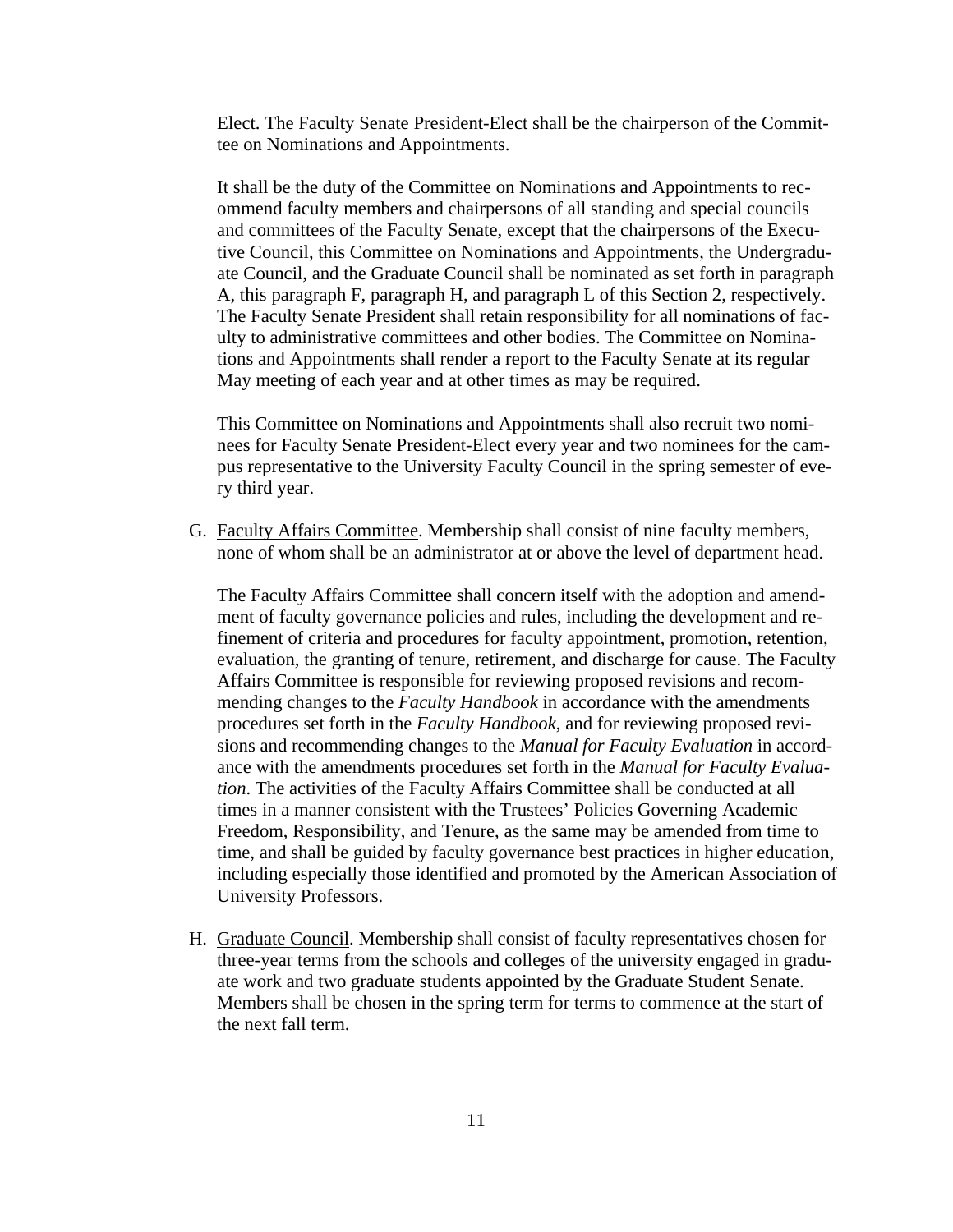Representatives shall be apportioned among the schools and colleges according to the number of graduate students enrolled in the college or school in the previous fall term, using the following table.

| <b>Graduate Students</b> | <b>Total Graduate Council</b> |
|--------------------------|-------------------------------|
| $1 - 300$                |                               |
| $301 - 500$              | 2                             |
| $501 - 700$              | 3                             |
| $701 - 900$              | 4                             |
| $901 - 1100$             | 5                             |
| $1101 - 1300$            | 6                             |
| $1301 - 1500$            |                               |
| $1501 - 1700$            | 8                             |

Representatives must regularly teach graduate courses or supervise graduate study and must (1) hold full-time or continuing part-time appointment with the rank of assistant professor or higher and (2) perform academic duties consisting of at least half-time teaching, research, service or departmental administration. Ex-officio members shall be the Dean of Libraries, a representative of Outreach and Continuing Education, the Director of the Center for International Education, and the chairperson of the Research Council, or their respective designees. In addition, the administrative officer having primary responsibility for graduate curriculum in each college or school shall serve as ex-officio member of the Graduate Council if that person is not a college or school representative. The chairperson of the Graduate Council (known as the Chair) is a faculty member from the Graduate Council who serves for a one-year term, following a one-year term as Vice-Chair and Chair-Elect.

The Graduate Council establishes standards for graduate admission, retention, and graduation; assesses curricular revisions and new proposals for graduate programs; evaluates interdisciplinary, intercollegiate and international programs; approves individuals to direct doctoral dissertations; and considers new initiatives and other matters of policy pertaining to graduate programs. Its structure and activities are governed by its Bylaws, which are adopted and amended by the membership of the Graduate Council and include rules consistent with these Bylaws.

The Graduate Council shall report its actions to the Executive Council of the Faculty Senate. The agenda, a summary of substantive actions taken, and the minutes of the Graduate Council meetings will be distributed or made available electronically to all senators at least five business days prior to the next Faculty Senate meeting. Implementation of actions taken by the Graduate Council follows approval of the minutes of the Graduate Council meeting at which the actions were approved by the Graduate Council. Any curricular change may be reopened for review and its implementation delayed at the will of the Executive Council or the full Faculty Senate.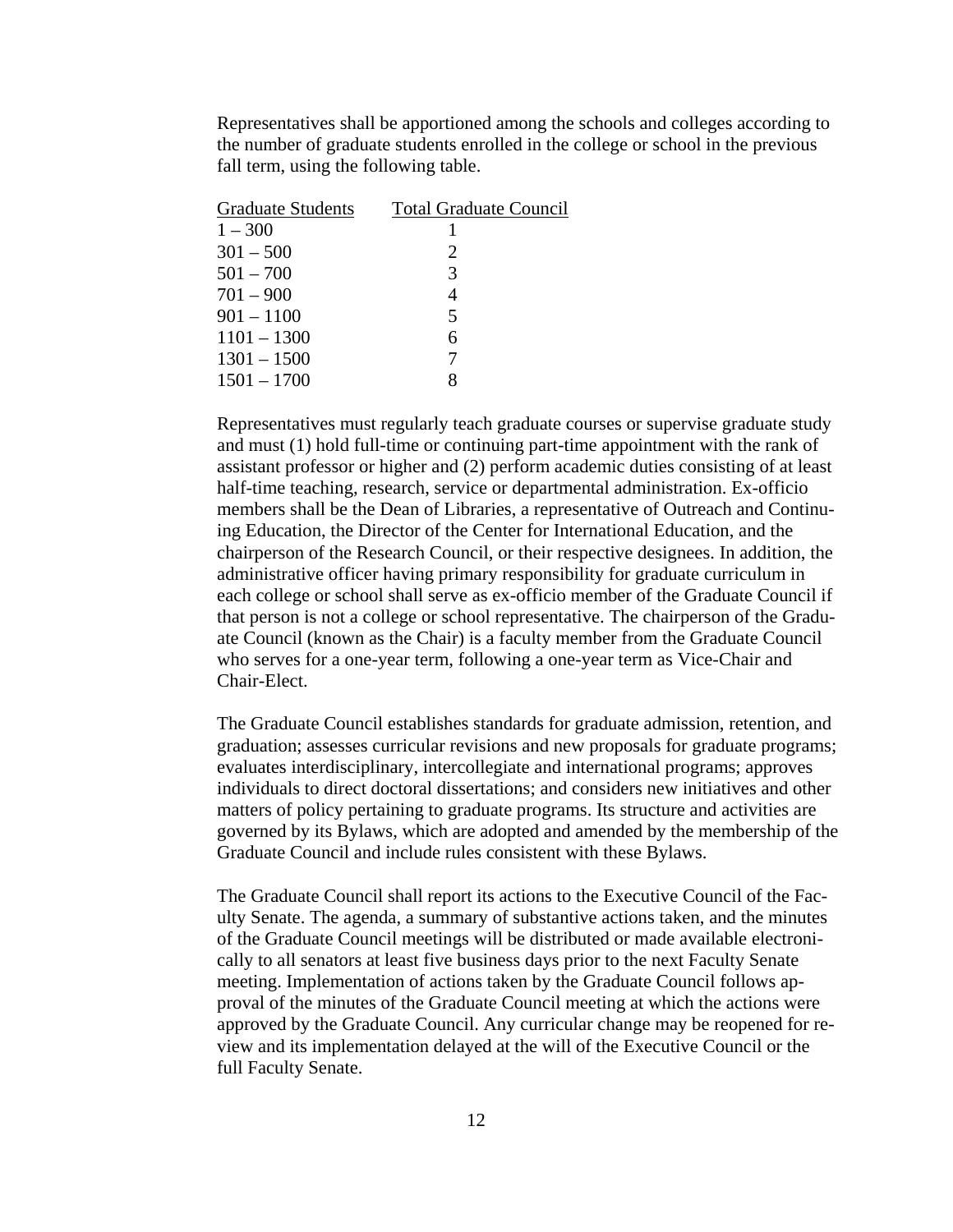I. Library and Information Technology Committee. Membership shall consist of 10 faculty members representing broad interests with experience in library policies, educational and/or information technology, and research. The Student Government Association and the Graduate Student Senate may select one undergraduate student member and one graduate student member, respectively.

Ex-officio members shall include the Dean of Libraries, the chief information officer of the Office of Information Technology, the chief information officer for UTK, and the director of the Innovative Technology Center.

Duties of the Library and Information Technology Committee include: (1) identifying, reviewing, and recommending information technology policies;(2) representing the Faculty Senate on key university committees that address information technology; (3) reporting to the Faculty Senate on key information technology issues and developments that affect the campus; and (4) ensuring that library services and collections meet the teaching, research, and public service needs of the campus communities with particular focus on library policies and procedures that facilitate use of resources.

J. Research Council. Membership shall consist of at least 12 appointed faculty or faculty/administrator representatives. In addition, there shall be three graduate students selected by the Graduate Student Senate. Ex-officio members shall include the chief academic officer responsible for research Vice Chancellor for Research, the Associate Vice President Chancellor of the Office offor Research, the Dean of Libraries (or designee), and up to two additional designees, and college-level administrators with responsibility for researchAssociate Deans for Research (or their designees) and up to two addition designees. The composition of the Research Council shall reflect balance among externally funded and institutionally supported research, between research and other creative activity, and **between among** disciplines. Members must be actively engaged in research or other creative activity and must (1) hold full-time or continuing part-time appointment with the rank of assistant professor or higher; and (2) perform academic duties consisting of at least half-time teaching, research, or service, or departmental administration. The chairpersonA person must have served at least one year on the Research Council prior to appointment as chairpersonassuming the position of Chairperson. The members of the Research Council may elect co- or vice-chairpersons.

The Research Council acts as an advisory body to the chief campus officer for researchVice Chancellor for Research. The Research Council shall promote excellence in research, scholarship, and other creative activity through the study and recommendation of policies. The Research Council shall *initiate and support ef*forts sponsor programs to communicate an understanding of and appreciation for research, scholarship, and other creative activity to the campus communities community and the community at large. The Research Council co-administers some programs of the Office of Research, as requested by the chief campus officer for researchVice Chancellor for Research or the Associate Vice Chancellor for Re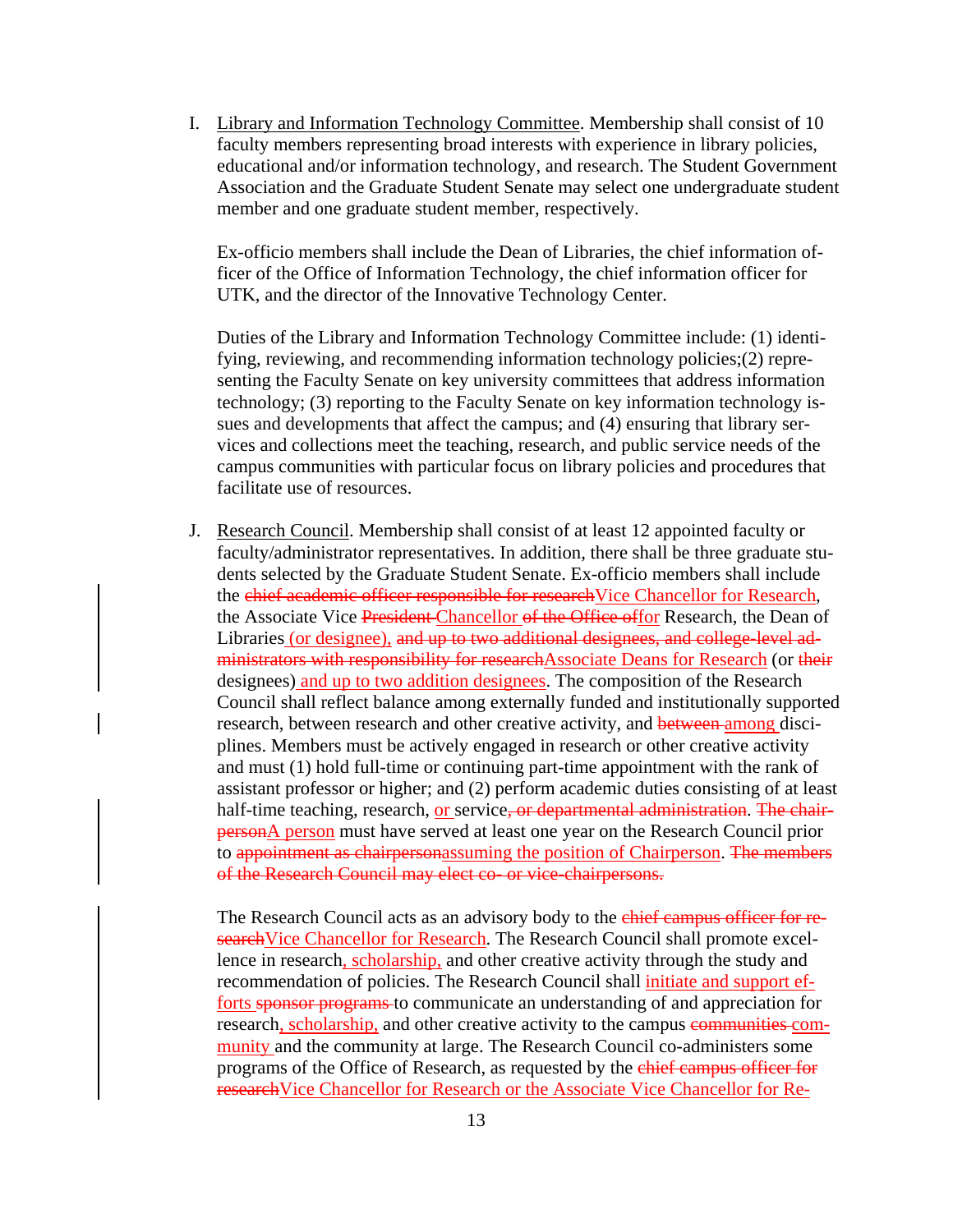search. Areas of concern include research incentives and support, intradisciplinary and interdisciplinary research activities, compliance with State, federal and university regulations governing the conduct of research, rights to and commercialization of intellectual property, the broad range of research infrastructure including all forms of telecommunications and computational support, and other appropriate mattersresearch-related resources. Further, the Research Council shall concern itself with the institutional policy on research grants and funding, with copyright and patent policy, with protection of investigators, with the protection of human subjects of research, with the protection of experimental animals, and with policies affecting compliance of research activities with environmental and occupational health and safety requirements. Further, the Research Council shall encourage publications and the development of specialized research facilities for intercollegiate and/or interdisciplinary uses and in accordance with any other policies pertaining to research programs. The Research Council shall also encourage the advertisementmedia releases of research successes of UTK, UTIA, and UTSI researchers. When appropriate, the Research Council shall report its actions for approval to the Faculty Senate.

K. Teaching and Learning Council. Membership shall consist of 15 appointed faculty members, as well as three graduate students selected by the Graduate Student Senate in consultation with the chairperson of the Teaching and Learning Council and three undergraduate students selected by the Student Government Association, and/or the Director of the Honors Program, in consultation with the chairperson of the Teaching and Learning Council. The faculty members should have currently active teaching/advising responsibilities. All schools and colleges offering instruction at the graduate or undergraduate level will have at least one representative. Attempts will be made to distribute the other representatives among the colleges of the campuses. Ex-officio members shall include the Dean of Undergraduate Academic Affairs, the Associate Dean of the Graduate School, the Director of the Tennessee Teaching and Learning Center, the Coordinator of SAIS, and the Director of the Student Success Center.

The Teaching and Learning Council is a committee of the Faculty Senate that works to advance excellence in teaching and academic advising at UTK. Areas of concern for the Teaching and Learning Council include incentives for recognizing quality instruction and advising, methods for improving instruction at a campus and departmental level, and guidelines for routine and disciplinary evaluation of teaching, academic advising, and curriculum. For example, the Teaching and Learning Council examines policy issues related to teaching on the campuses and works with the chief academic officer to recognize excellence in teaching and advising. The Teaching and Learning Council works with the Tennessee Teaching and Learning Center to run a yearly campus-wide program that involves faculty and staff in addressing issues central to improving instruction and advising. The Teaching and Learning Council works with both the Graduate School and the Tennessee Teaching and Learning Center to develop practical means of improving and rewarding instruction and advising on campus.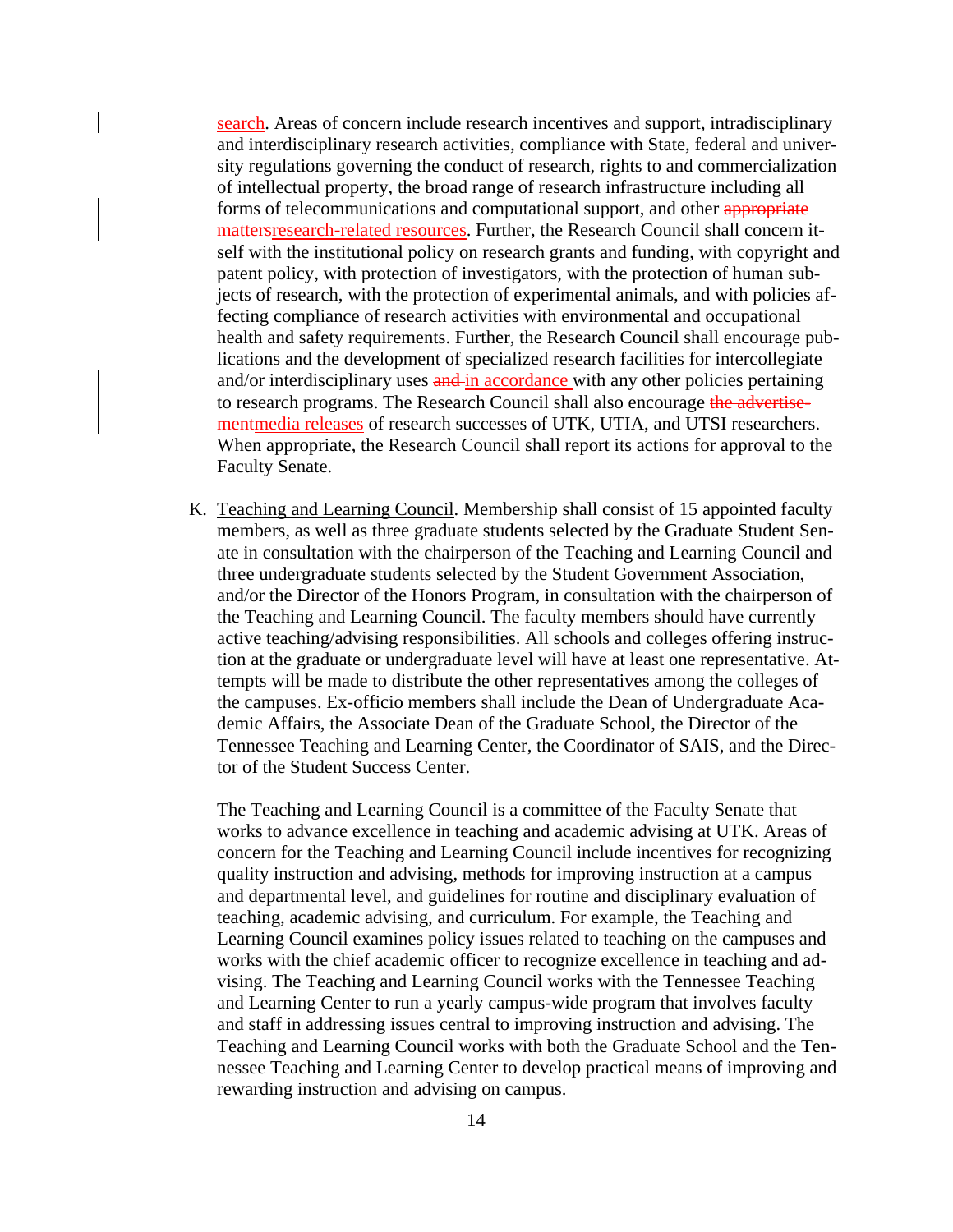L. Undergraduate Council. Voting membership shall consist of representatives chosen for three-year terms from the schools and colleges of the university granting baccalaureate degrees, one member of the ROTC faculty, and four students designated by the Undergraduate Academic Council. Members shall be chosen in the spring term for terms to commence at the start of the next fall term. Representatives shall be apportioned among the baccalaureate degree-granting units according to the number of degrees granted during the prior academic year, using the following table:

| Baccalaureate Degrees Granted Total Undergraduate Council |   |
|-----------------------------------------------------------|---|
| $1 - 300$                                                 |   |
| $301 - 500$                                               | 2 |
| $501 - 700$                                               | 3 |
| $701 - 900$                                               | 4 |
| $901 - 1100$                                              | 5 |
| $1101 - 1300$                                             | 6 |
| $1301 - 1500$                                             |   |
| $1501 - 1700$                                             | 8 |
| $1701 - 1900$                                             | 9 |
|                                                           |   |

In the College of Arts and Sciences, representatives shall be apportioned among the divisions of Social Sciences, Humanities, and Natural Sciences. Members must (1) hold full-time or continuing part-time appointment with the rank of assistant professor or higher and (2) perform academic duties consisting of at least half-time teaching, research, service or departmental administration. Ex-officio members shall be the Assistant Provost for Enrollment Services, a representative of Outreach and Continuing Education, the Dean of Libraries, the Director of the Center for International Education, the Director of the Chancellor's Honors Program, and the Director of the Tennessee Teaching and Learning Center, or their respective designees. In addition, the administrative officer having primary responsibility for undergraduate curriculum in each school or college shall serve as an ex-officio member of the Undergraduate Council if that person is not a school or college representative. The chairperson of the Undergraduate Council (known as the Chair) shall be a faculty member from the Undergraduate Council elected for a one-year term, following a one-year term as Vice Chair, by voting members of the Undergraduate Council. The election of the Chair will take place at the last meeting of the spring semester.

The Undergraduate Council shall concern itself with standards for admission, retention, and graduation; with curricular matters in the undergraduate programs; with the development of interdisciplinary programs; with the approval of new programs and any other matters of educational policy pertaining to undergraduate programs. Its structure and activities are governed by its Operating Guidelines, which are adopted and amended by the membership of the Undergraduate Council and include rules consistent with these Bylaws.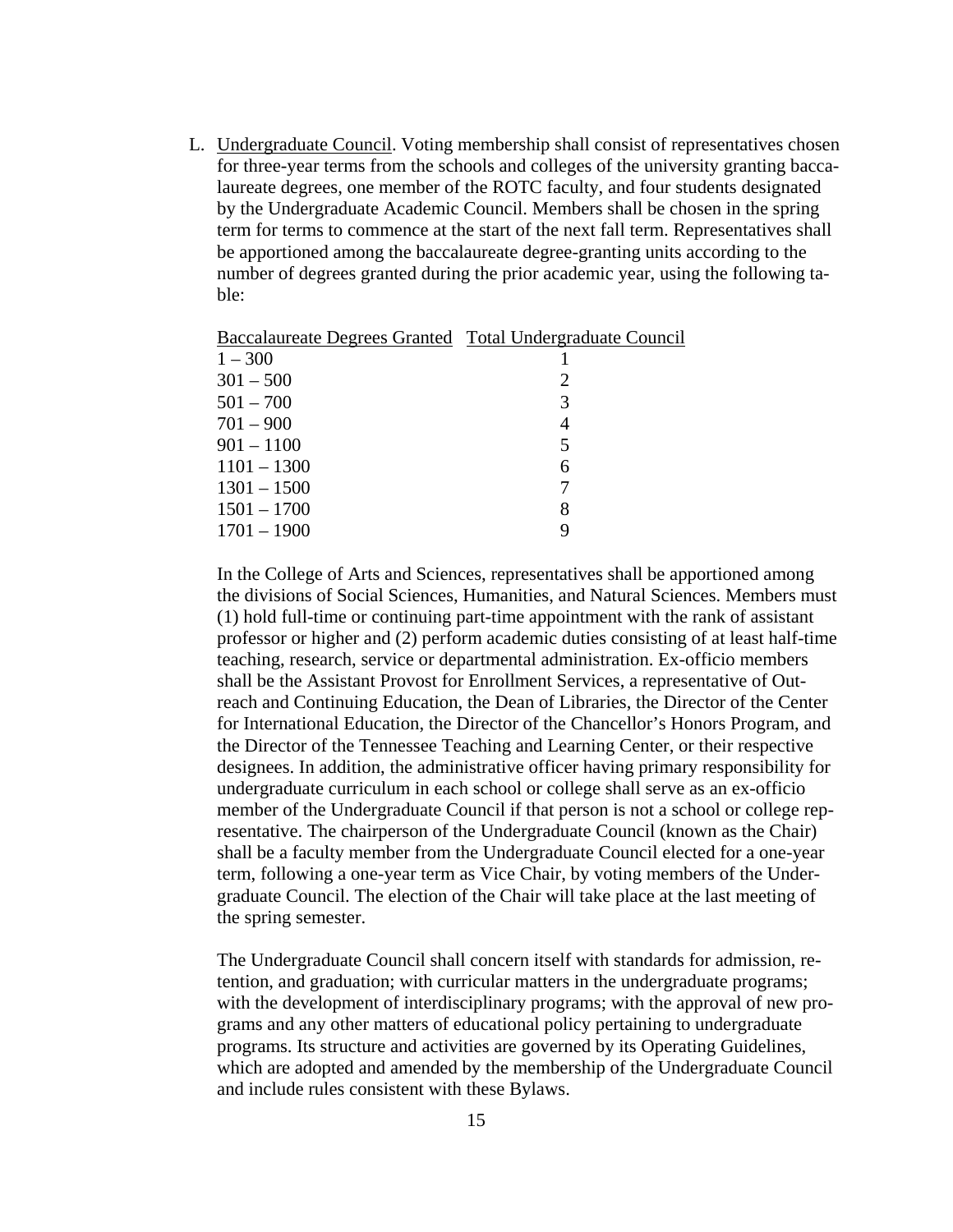The Undergraduate Council shall report its actions for approval to the Executive Council. The agenda, a summary of substantive actions taken, and the minutes of the Undergraduate Council meetings will be distributed or made available electronically to all senators at least five business days prior to the next Faculty Senate meeting. Implementation of actions taken by the Undergraduate Council follows approval of the minutes of the Undergraduate Council meeting at which the actions were approved by the Undergraduate Council. Any curricular change may be reopened for review and its implementation delayed at the will of the Executive Council or the full Faculty Senate.

M. University/System Relations Committee. Membership shall consist of at least eight faculty members, including the elected campus representative to the University Faculty Council. During years when the campus has a faculty representative on The University of Tennessee Board of Trustees, that person will also serve on the University/System Relations Committee. The chairperson shall be a faculty member.

The University/System Relations Committee will provide for faculty input (1) into activities of The University of Tennessee system, including Research, ORNL, Information Technology, and the Cherokee Campus and (2) with the Board of Trustees and the Tennessee legislature. The University/System Relations Committee shall work with the Budget and Planning Committee to monitor The University of Tennessee system budget.

**Section 3. Other Councils, Committees, and Task Forces.** The Faculty Senate shall have such other councils, committees, and task forces as it may establish from time to time. The members of all councils, committees, and task forces shall hold office for one year from the time of their appointment, unless otherwise specified. Members of these councils, committees, and task forces may include any faculty (unless membership is restricted to elected faculty members), as well as administration, students, and staff.

**Section 4. Council or Committee Vacancies.** In the event of a vacancy in the faculty membership of any council or committee, the vacancy shall be filled by action of the Executive Council.

**Section 5. Council or Committee Reports.** Each standing or special council or committee of the Faculty Senate shall submit a written report to the Faculty Senate at least once during the academic year. Additionally, a written report must be submitted at the end of the academic year to the Faculty Senate President that summarizes the accomplishments of the council or committee and notes issues that are still under consideration.

# **ARTICLE IV. Officers: Duties, Qualifications, and Resources.**

**Section 1. The President.** The President shall preside at all meetings of the Faculty Senate and the Executive Council, where he or she shall be bound by the Bylaws and *Rob-*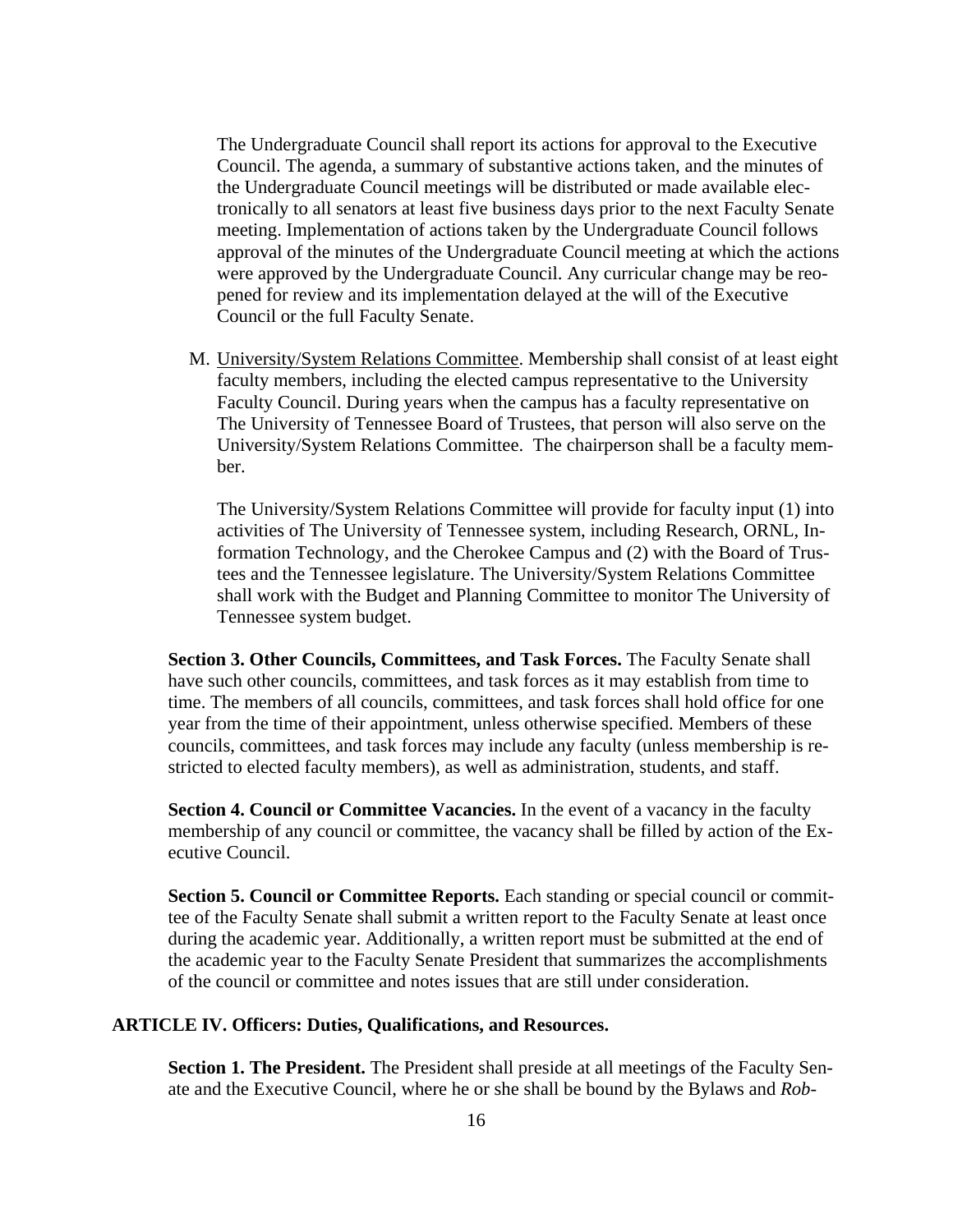*ert's Rules of Order Newly Revise*d. The President shall prepare an agenda for each meeting of the Faculty Senate and the Executive Council. The President shall include as new business at the next regular meeting of the Faculty Senate any items proposed by a voting member of the Faculty Senate in accordance with Section 3 of Article II of these Bylaws. The President shall represent the faculty and on all occasions be considered the chief spokesperson of the Faculty Senate and the campus faculties. The President shall be the President-Elect elected during the previous year. The President shall be granted release time from an appropriate amount of faculty duties as determined in conjunction with his or her supervisors and receive other support such as an assigned graduate assistant for the duration of his or her term in office.

**Section 2. The President-Elect.** The President-Elect of the Faculty Senate shall act as President of the Faculty Senate in the event of the death, resignation, or other absence of the President. In the event of the death or resignation of the President after January of the year of his or her term of office as President, the President-Elect assumes the office of President for the remainder of the former President's term of office and the full term of President the following year. If the President shall die or resign prior to January of his or her term of office as President, the President-Elect assumes the office of President for the remainder of the former President's term of office and a special election of a new President-Elect shall be held with the new President having the option to be nominated for that position and elected to serve a full term as President in the following year. The President-Elect shall oversee the timely operation of college, unit, or division caucuses and be responsible for managing amendments to these Bylaws. The President-Elect is the chair of the Committee on Nominations and Appointments.

**Section 3. Secretary.** The Secretary of the Faculty Senate shall send (or arrange to send) to all Faculty Senate members advance notice of the time and place of each meeting, together with an agenda; shall keep minutes of all action taken by the Faculty Senate (there will be no verbatim reporting of remarks and discussion, nor will professional titles be recorded); shall send or make available (or arrange to send or make available) the meeting minutes or a summary of actions of the Senate to all faculty; and shall send or make available minutes and necessary supporting documents to all Faculty Senate members, department heads, deans, and directors. The Secretary of the Faculty Senate serves as secretary to the Executive Council and the Committee on Nominations and Appointments. The Secretary shall be nominated by the Executive Council subject to approval of the Faculty Senate membership to serve a one-year term. In the event of a vacancy, the Executive Council shall name a replacement to serve the remainder of the Secretary's current term.

**Section 4. Parliamentarian.** There shall be a Parliamentarian appointed by the President of the Faculty Senate each year to assist in the conduct of the business of the Faculty Senate.

**Section 5. Information Officer.** There shall be an Information Officer nominated by the Executive Council subject to approval of the Faculty Senate membership to serve a one